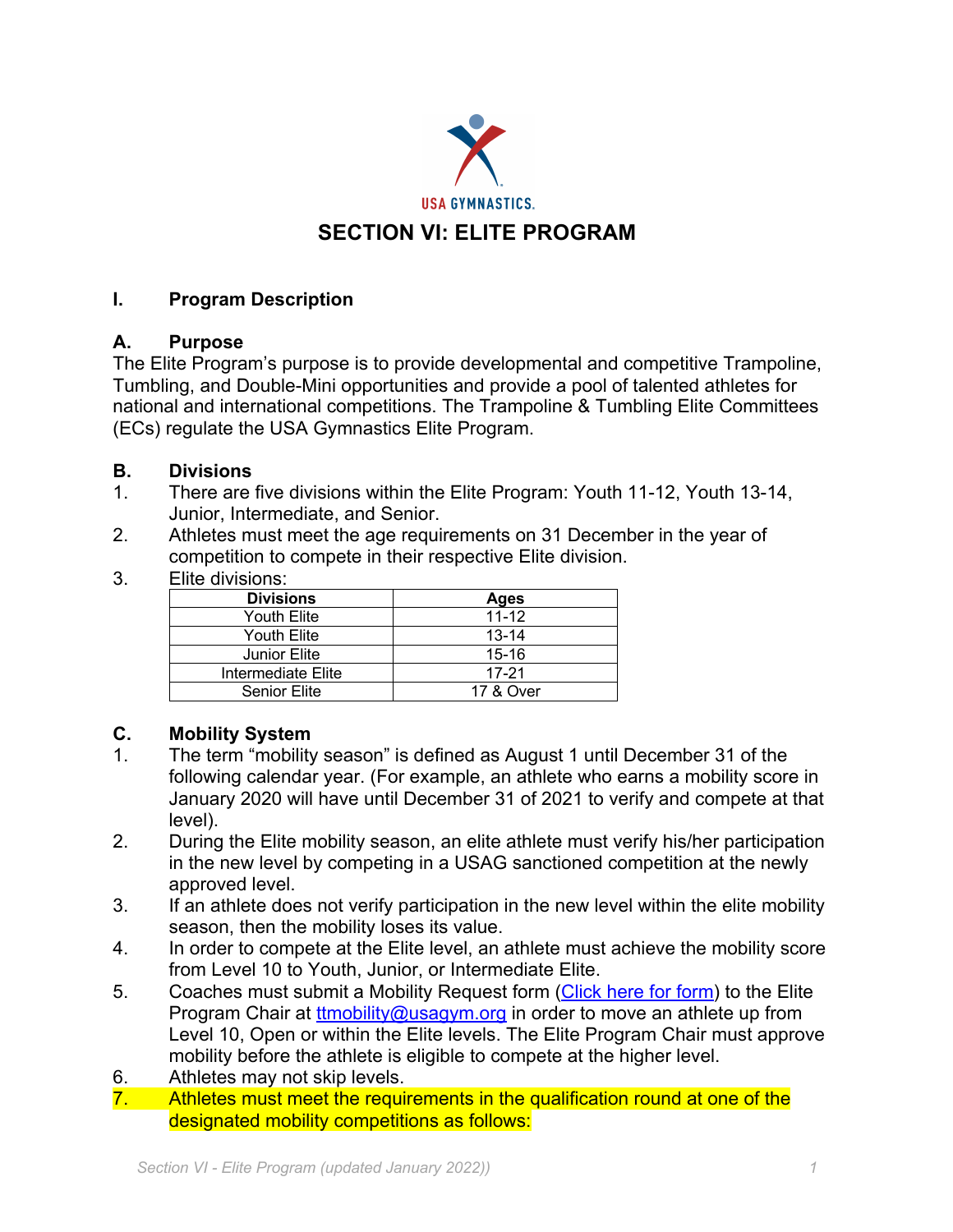#### 8. Mobility scores

| Trampoline<br><b>Division</b> | R <sub>1</sub> +R <sub>2</sub> Total | R1+R2 Total         |
|-------------------------------|--------------------------------------|---------------------|
|                               | Score (excl.                         | <b>Score (incl.</b> |
|                               | ToF)                                 | ToF)                |
| L10-YE 11/12 Female           | 57.7                                 | 83.2                |
| L10-YE 11/12 Male             | 57.7                                 | 83.2                |
| L10-YE 13/14 Female           | 58.2                                 | 84.7                |
| L10-YE 13/14 Male             | 58.7                                 | 85.2                |
| L10-Junior Female             | 59.2                                 | 86.7                |
| L10-Junior Male               | 59.7                                 | 88.2                |
| Open-Intermediate Female      | 59.2                                 | 86.7                |
| <b>Open-Intermediate Male</b> | 59.7                                 | 88.2                |
| <b>Open-Senior Female</b>     | 61.2                                 | 89.7                |
| <b>Open-Senior Male</b>       | 62.2                                 | 91.7                |
| Junior-Senior Female          | 61.2                                 | 89.7                |
| Junior-Senior Male            | 62.2                                 | 91.7                |
| Intermediate-Senior Female    | $36.0*$                              | $50.0*$             |
| Intermediate-Senior Male      | $37.0*$                              | $51.5*$             |

#### \* IE 17-21 and SE will follow FIG SE rules, with only 1 routine to count

# b. Tumbling

| <b>Division</b>                  | <b>R1+R2D</b> | R1+R2 Total  |
|----------------------------------|---------------|--------------|
|                                  | <b>Score</b>  | <b>Score</b> |
| L <sub>10</sub> -YE 11/12 Female | 7.1           | 41.1         |
| L10-YE 11/12 Male                | 7.1           | 41.1         |
| L10-YE 13/14 Female              | 7.2           | 41.2         |
| L10-YE 13/14 Male                | 7.6           | 41.6         |
| L10-Junior Female                | 7.2           | 41.2         |
| L10-Junior Male                  | 7.8           | 41.8         |
| Open-Intermediate Female         | 7.2           | 41.2         |
| Open-Intermediate Male           | 7.8           | 41.8         |
| <b>Open-Senior Female</b>        | 7.8           | 41.8         |
| Open-Senior Male                 | 9.8           | 43.8         |
| Junior-Senior Female             | 7.8           | 41.8         |
| Junior-Senior Male               | 11.8          | 45.8 *       |
| Intermediate-Senior Female       | 7.8           | 41.8         |
| Intermediate-Senior Male         | 9.8           | 43.8         |
|                                  |               |              |

#### c. Double Mini

| <b>Division</b>                  | <b>R1+R2D</b> | R <sub>1</sub> +R <sub>2</sub> Total |
|----------------------------------|---------------|--------------------------------------|
|                                  | <b>Score</b>  | <b>Score</b>                         |
| L10-YE 11/12 Female              | 7.6           | 44.0                                 |
| L10-YE 11/12 Male                | 7.9           | 44.3                                 |
| L10-YE 13/14 Female              | 8.8           | 45.2                                 |
| L10-YE 13/14 Male                | 9.2           | 45.6                                 |
| L10-Junior Female                | 9.6           | 46.0                                 |
| L <sub>10</sub> -Junior Male     | 10.0          | 46.4                                 |
| Open-Intermediate Female         | 9.6           | 46.0                                 |
| Open-Intermediate Male           | 10.0          | 46.4                                 |
| <b>Open-Senior Female</b>        | 10.8          | 47.2                                 |
| Open-Senior Male                 | 12.8          | 49.2                                 |
| Junior-Senior Female             | 10.8          | 47.2                                 |
| Junior-Senior Male               | 12.8          | 49.2                                 |
| Intermediate 17-21-Senior Female | 10.8          | 47.2                                 |
| Intermediate 17-21-Senior Male   | 12.8          | 49.2                                 |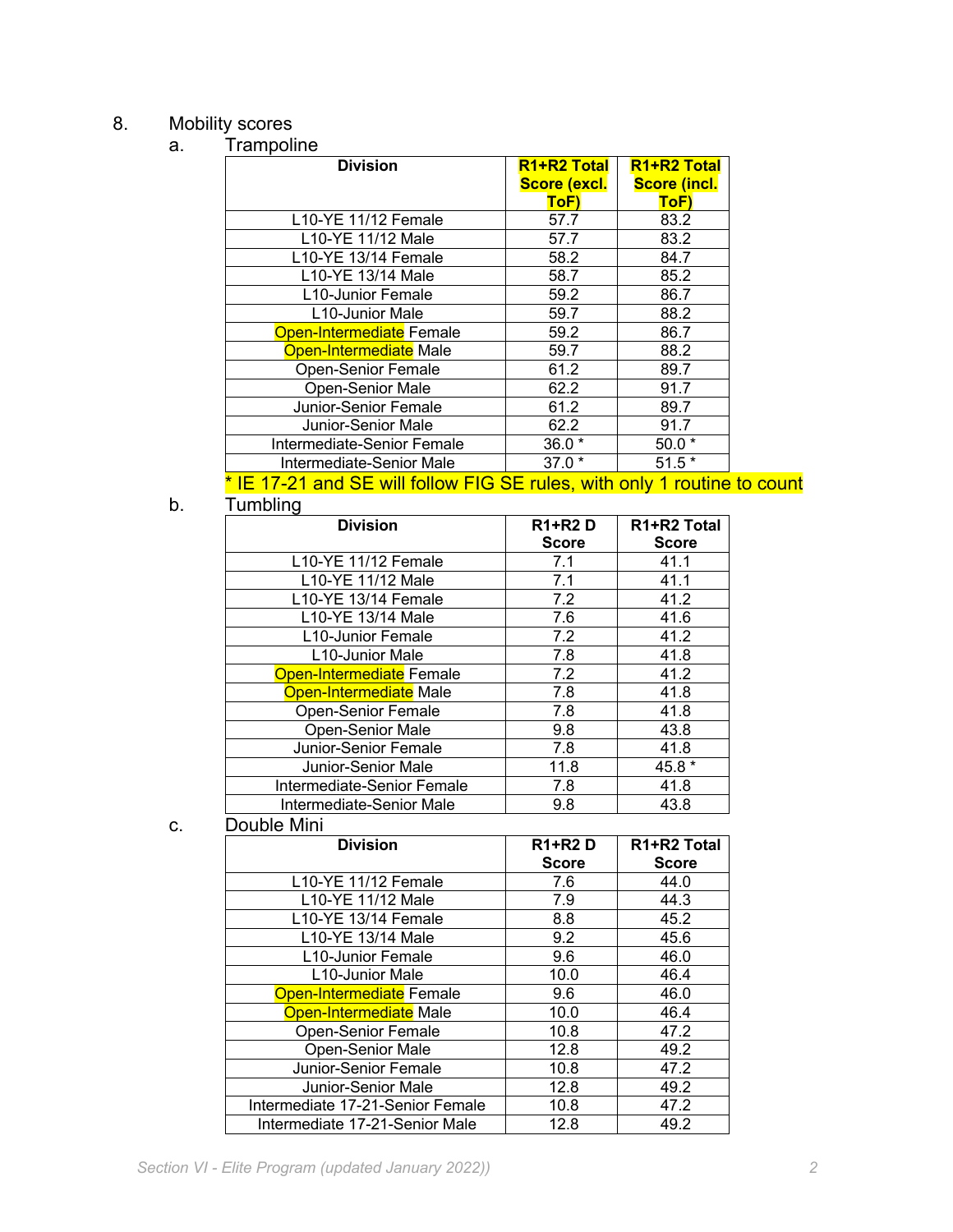- 9. Elite mobility requirements
	- a. Athletes who wish to mobilize to the Elite division or within the Elite divisions must achieve the mobility requirements at the following meets in order to mobilize:
		- i. An invitational meet approved by USAG as an Elite Mobility meet
		- ii. Regional Championships
		- iii. Elite Challenge
		- iv. USA Gymnastics Championships
	- b. Movement from Youth Elite to Junior Elite, and from Junior Elite to Intermediate Elite is based on athlete age and does not have a mobility requirement.
	- c. Mobility request must be submitted a minimum of 72 hours prior to beginning of competition at the next competitive event for athletes who have obtained a new mobility score within the elite levels and wish to move to the next level.
- 10. Downward mobility
	- a. Under certain circumstances, an athlete may move down a level from SE to Intermediate or Open.
		- i. Downward mobility may only occur through the invitational season, not during championship season.
		- ii. Coach must submit a formal written request to the Elite Committee Chair.
		- iii. The Elite Committee Chair must approve the request.
		- iv. Downward mobility will only be granted for extenuating circumstances, for example significant injury or hardship. This must be addressed in the application.
		- v. Should an athlete wish to return to their original level after competing in the lower level, they are required to re-mobilize.
		- vi. Athletes that compete at a new level and then drop down to a previous level without the permission of the State chair or Elite Chair will have to remobilize and all previous results at the higher level will be null and void.
	- b. For movement from Elite to Level 10 or Open, see Section V, I.D.11.
	- c. Results will be nullified for any athlete who competes at a lower level without approval.

### **D. Rules for Competition**

The rules used in the Elite Competition are the FIG rules with special requirements based on the developmental needs of the USAG Trampoline & Tumbling Program. The current FIG Code of Points and the U.S. Elite T&T Special Requirements may be found online at their respective sites: http://www.fig-gymnastics.com and https://usagym.org.

### **II. Elite Qualification to USA Gymnastics Championships**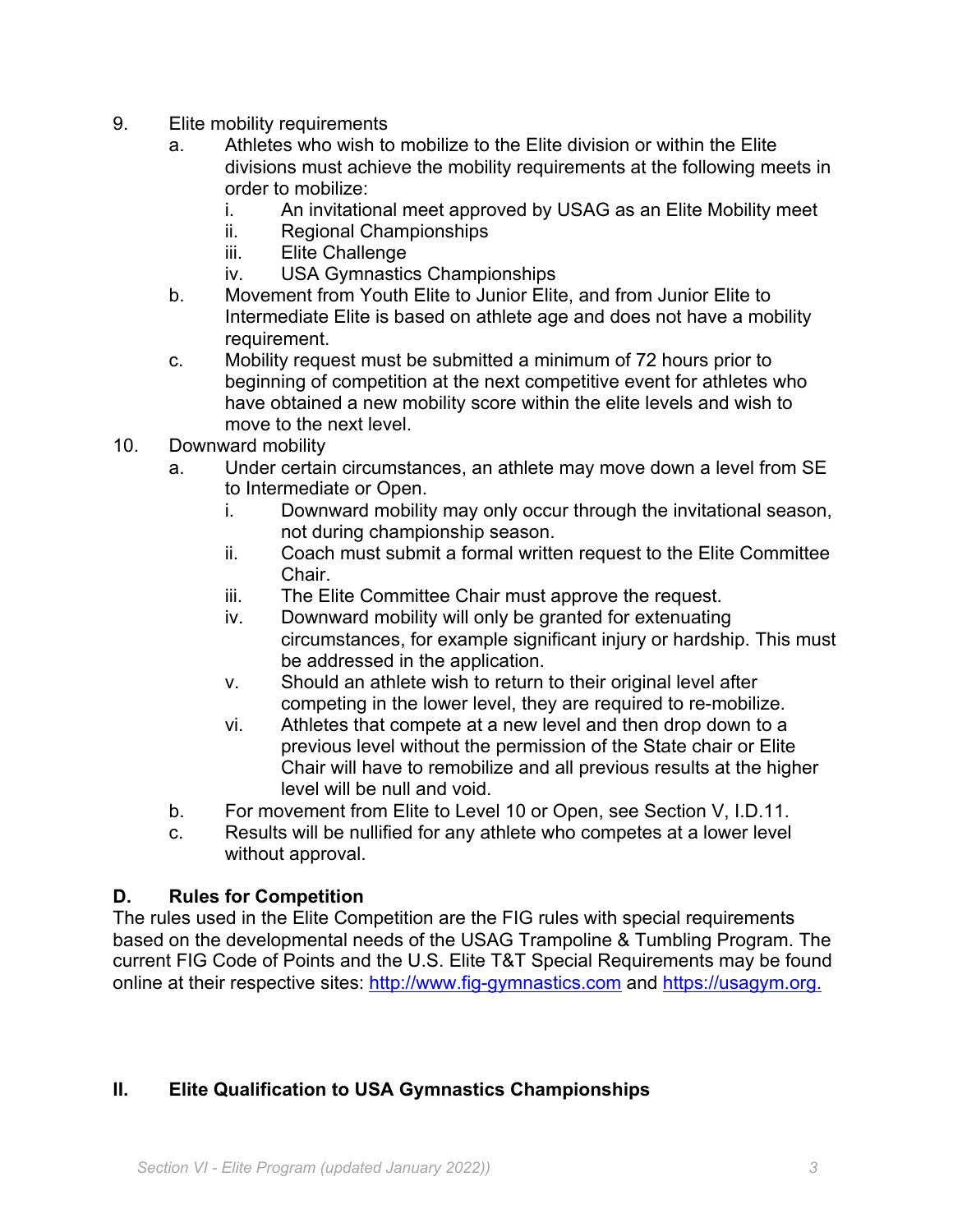## **A. Qualification Procedures**

- "Senior National Team" refers to Senior National Team members only.
- "Junior National Team" refers to Junior National Team members only.
- "National Team" refers to both Senior and Junior National Team members.

All athletes competing at the Elite level are eligible to enter USA Gymnastics Championships provided they have met the following criteria:

- 1. Competitors must compete in at least two (2) USAG Trampoline & Tumbling sanctioned eligibility competitions, in addition to the qualifiers designated by the Program Committee, during the current competition season, which begins on August 1 of each year.
- 2. Athletes who are injured or unable to compete may salute in order to gain eligibility at the sanction competitions prior to USA Gymnastics Championships. All competition fees must be paid, the athlete is not eligible for awards, but should show in the competition results.
- 3. State Championships may be used as an eligibility competition for all Elite level athletes. Athletes who use State Championships as an eligibility competition may not also have their scores used as qualification scores to the USA Gymnastics Championships. An elite athlete must use State Championships solely as an eligibility competition or a qualification competition.
- 4. Regional Championships may be used as an eligibility competition for all Elite level athletes. Athletes who use Regional Championships as an eligibility competition may not also have their scores used as qualification scores to the USA Gymnastics Championships. An elite athlete must use Regional Championships solely as an eligibility competition or a qualification competition.
- 5. The athlete's personal coach must submit competition results to the State Chairman to determine eligibility for qualification to USA Gymnastics Championships or Stars & Stripes Championships.
- 6. Competitors must compete in only one (1) division per discipline. For example, an athlete can compete as a Senior Elite in Trampoline and an Intermediate Elite in Tumbling but never as a Senior Elite AND an Intermediate Elite in Tumbling.
- 7. Entries to USA Gymnastics Championships must be at the same level at which the athlete qualified at the last competition he/she attended. For example, if an athlete qualified as a Junior Elite in the first competition, but competed as a Senior Elite in the next competition and did not reach the total score, the athlete is not qualified to enter the USA Gymnastics Championships as a Senior Elite.
- 8. Athletes must compete at two (2) of the three (3) qualification competitions as determined by the Elite Committee.
	- a. State Championships
	- b. Regional Championships
	- c. Elite Challenge
- 9. The competitors must qualify at the State Championships or Regional Championships for the state/region in which the competitor's club is a member. Athletes with extenuating circumstances may apply to compete in another state or region. The petition must be sent to the Regional Chair, and will be voted upon by the Regional Chair, Relevant Committee (Development or Elite) Chair and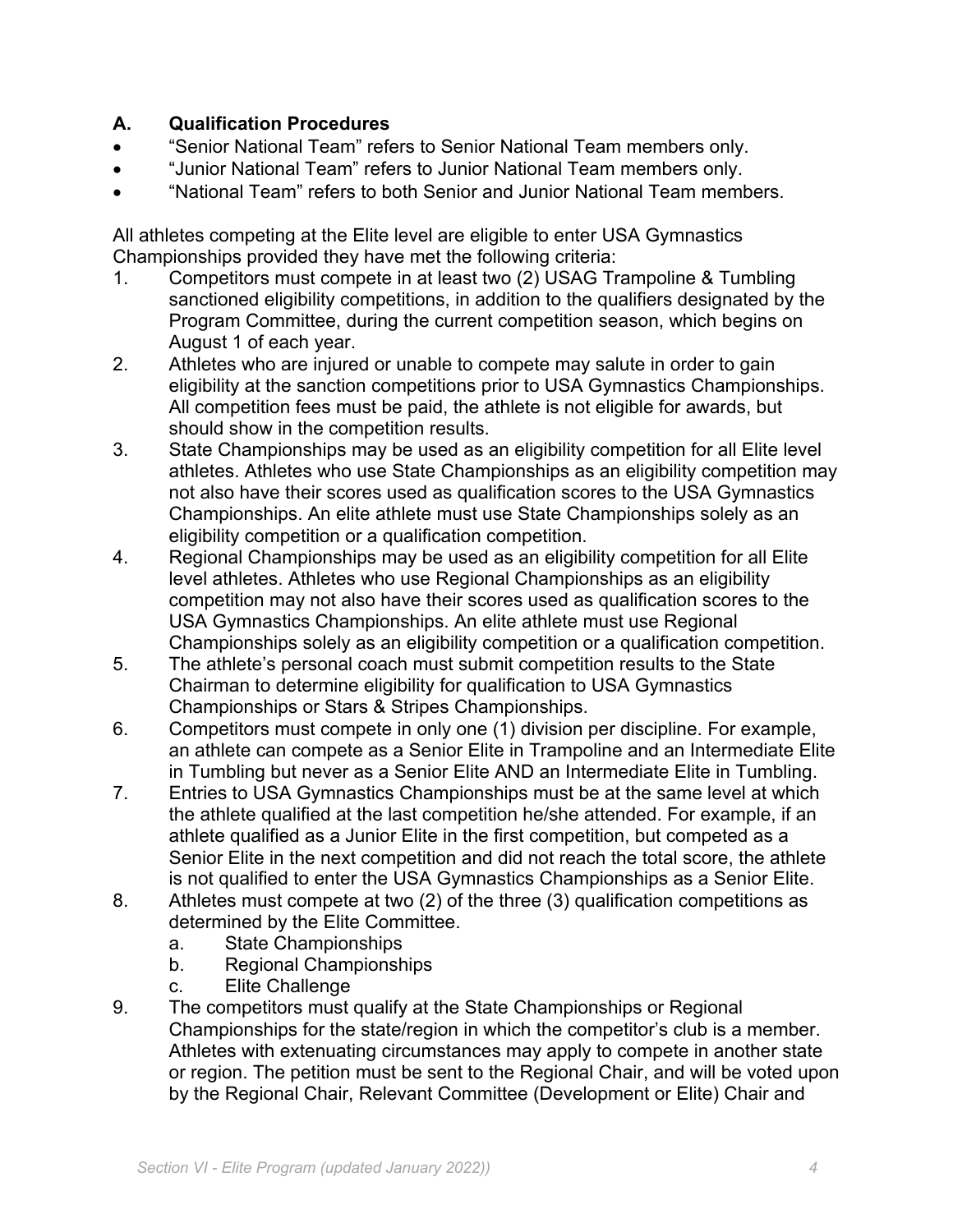Athlete Representative. All rules and/or directives of the replacement competition must be abided by.

- 10. Athletes must meet the requirements in the qualification round at one of the qualification competitions as follows:
	- a. Trampoline

| <b>Division</b>      | R <sub>1+R2</sub> Total<br><b>Score (incl.</b> |
|----------------------|------------------------------------------------|
|                      | <b>ToF</b>                                     |
| YE 11/12 Female      | 82.4                                           |
| <b>YE 11/12 Male</b> | 82.4                                           |
| YE 13/14 Female      | 83.9                                           |
| <b>YE 13/14 Male</b> | 84.4                                           |
| Junior Female        | 85.4                                           |
| <b>Junior Male</b>   | 87.4                                           |
| Intermediate Female  | 47.6 *                                         |
| Intermediate Male    | 48.6                                           |
| <b>Senior Female</b> | 48.6                                           |
| <b>Senior Male</b>   | 50.6                                           |

\* IE 17-21 and SE will follow FIG SE rules, with only 1 routine to count

b. Tumbling

| <b>Division</b>      | R1+R2 Total  |
|----------------------|--------------|
|                      | <b>Score</b> |
| YE 11/12 Female      | 40.1         |
| <b>YE 11/12 Male</b> | 40.1         |
| YE 13/14 Female      | 40.2         |
| <b>YE 13/14 Male</b> | 40.6         |
| Junior Female        | 40.2         |
| Junior Male          | 40.8         |
| Intermediate Female  | 40.4         |
| Intermediate Male    | 41.2         |
| <b>Senior Female</b> | 40.8         |
| <b>Senior Male</b>   | 42.9         |

c. Double Mini

| <b>Division</b>      | R1+R2 Total  |
|----------------------|--------------|
|                      | <b>Score</b> |
| YE 11/12 Female      | 43.6         |
| <b>YE 11/12 Male</b> | 43.9         |
| YE 13/14 Female      | 44.8         |
| <b>YE 13/14 Male</b> | 45.2         |
| Junior Female        | 45.6         |
| Junior Male          | 46.0         |
| Intermediate Female  | 45.6         |
| Intermediate Male    | 46.0         |
| <b>Senior Female</b> | 46.8         |
| Senior Male          | 48.8         |

- 11. Elite Synchronized pairs must qualify as individual trampoline athletes and declare themselves as a synchronized pair by the USA Gymnastics Championships entry deadline.
- 12. Current Senior National and Junior National Team members do not have to qualify to the USA Gymnastics Championships in the event(s) in which they were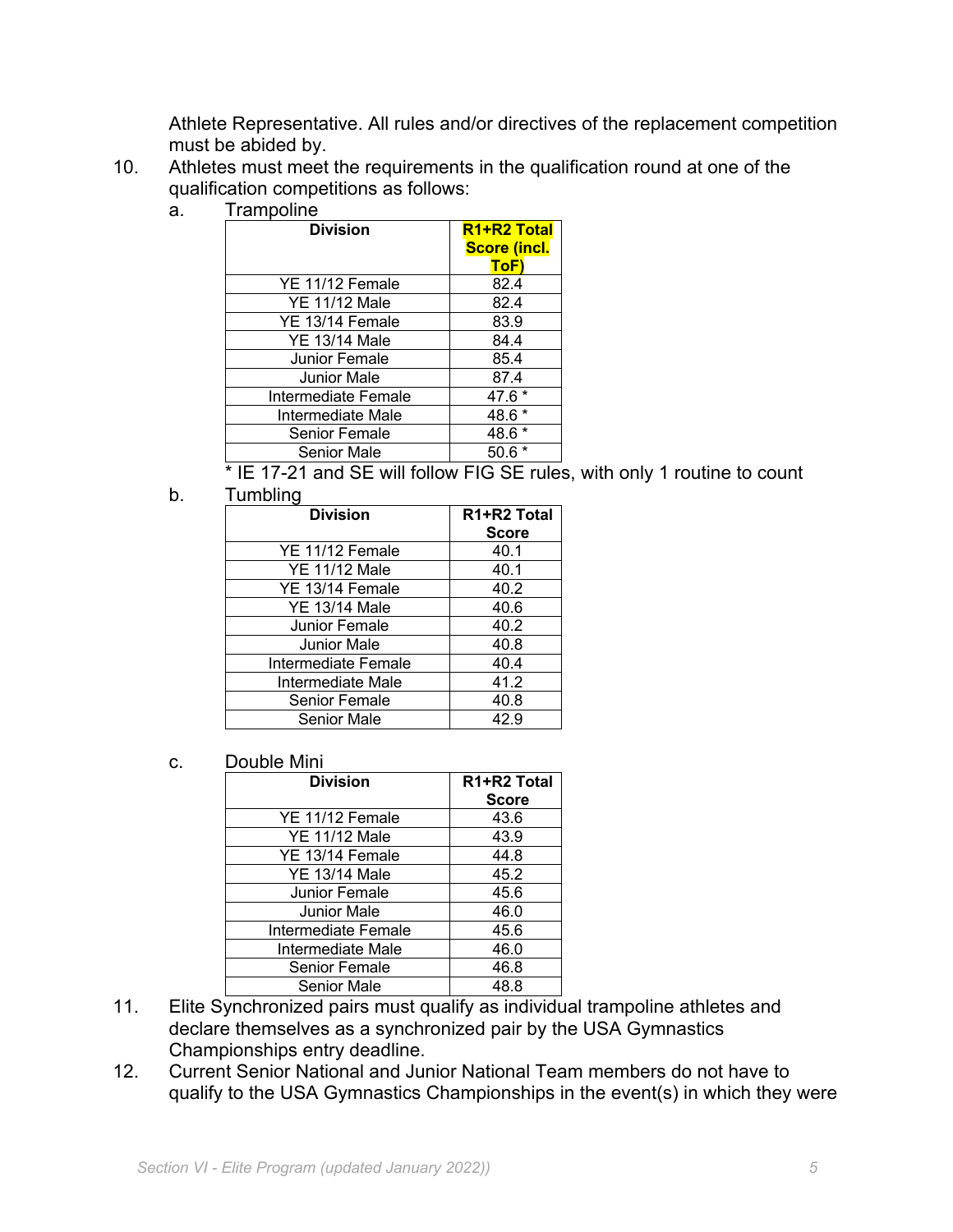named to the team providing they comply with the eligibility requirements above. In other events, they must qualify using the established procedures.

- a. Junior National Team members who age out of Junior Elite in the year they are on the Junior National Team must qualify for USA Gymnastics Championships by one of the following methods:
	- i. Aging up to Open Elite and qualifying as an Open Elite
	- ii. Aging up to Open Elite, mobilizing to Senior Elite, and qualifying as a Senior Elite
	- iii. Mobilizing to Senior Elite and qualifying as a Senior Elite
- b. Senior athletes having been named to the previous year's Junior National team must qualify through the established procedures.
- 13. National Team member qualification
	- a. Current National Team members or invited non-National Team athletes who are participating at a National Team training camp, which conflicts with a USA Gymnastics Championships eligibility or qualification competition, may use their attendance at that National Team camp as substitution for the missed eligibility or qualification competition.
	- b. Current National Team members who are competing at a National Team assigned competition/event, which conflicts with a USA Gymnastics Championships eligibility or qualification competition, may use their attendance at that National Team assignment as substitution for the missed eligibility or qualification competition.
	- c. In all cases, this substitution must be approved by the Program Director prior to the National Team training camp or assigned event.

### **B. Petitions to USA Gymnastics Championships**

- 1. Senior Elite: Only athletes who competed as a Senior Elite in the same event at the previous USA Gymnastics Championships will be allowed to petition to participate in the USA Gymnastics Championships.
- 2. Youth, Junior, Intermediate Elite: Only athletes who competed in the same event at the previous USA Gymnastics Championships will be allowed to petition to participate in the current USA Gymnastics Championships. Athletes who competed as Youth Elite last year can petition into Junior Elite if they have aged out of Youth Elite. Athletes who competed as Junior Elite last year can petition into Intermediate Elite if they have aged out of Junior Elite.
- 3. Senior, Intermediate, Junior and Youth Elite athletes are required to have placed either  $1^{st}$ ,  $2^{nd}$  or  $3^{rd}$ , or the top fifty (50) percent, in the same discipline at the previous USA Gymnastics Championships, to be allowed to petition to participate in the current USA Gymnastics Championships.
- 4. The petition must be submitted electronically to the Program Director prior to the entry deadline. The petition must state the specific injury, illness or unusual circumstance, which prohibits the athlete from participating in the competitive process. In the case of a petition based upon an injury or illness, a signed and dated letter must accompany the petition from a physician on physician's letterhead that states the diagnosis, previous limitations, and clearance to compete in the USA Gymnastics Championships.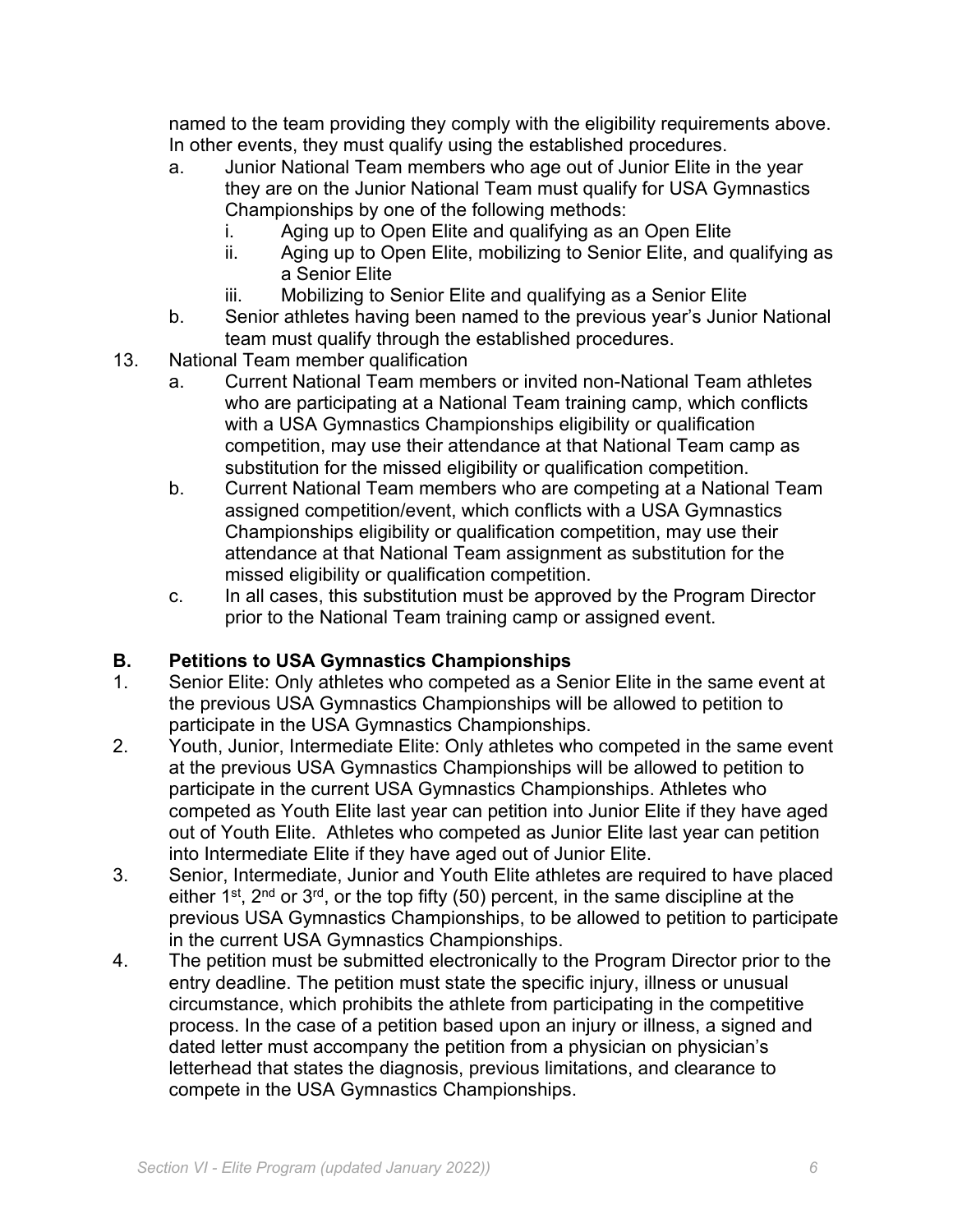- 5. The Elite Committee Chair, Program Director and Athlete Selection Representative will decide petitions. Petitions will be considered as expeditiously as possible. The decision of the Elite Committee Chair, Program Director and Athlete Selection Representative is final.
- 6. Qualification events and trial events may have different petition requirements. Please refer to the event selection procedures for exact requirements.
- 7. The petitioner and his/her coach will be immediately notified once a decision has been reached.

#### **III. National Team Program**

1. The National Team program seeks to create a year-round competitive and educational support system for coaches and athletes. Click here for the National Team Selection procedures.

#### **IV. Reinstatement**

Former USAG athletes may be reinstated to the Elite Level.

- 1. Reinstatement to the Elite levels for athletes that have been out for less than two full competitive cycles:
	- a. Athletes do not need to reinstate. They may enter the competition at the level previously competed prior to the injury or time off.
- 2. Reinstatement to the Elite levels for athletes that have been out for more than two full competitive cycles:
	- a. The athlete must submit an **Elite Athlete Reinstatement form** with all requested documentation to the current Elite Committee Chair.
	- b. After receiving acknowledgement that the current Elite Committee Chair has received the Elite Athlete Reinstatement form, the athlete may register to participate in a USAG sanctioned event at one level lower than their previous level
	- c. The athlete must perform, be scored, and demonstrate readiness on routines that meet the current minimum requirements to mobilize to the Youth, Junior, Intermediate, or Senior Elite level at a USAG sanctioned event.

### **V. Elite Program Awards**

Awarded annually at the USA Gymnastics Championships.

- 1. Trampoline & Tumbling Coach of the Year
	- a. This award is decided upon by athlete achievements throughout the competitive season, across Trampoline, Tumbling and Double Mini disciplines.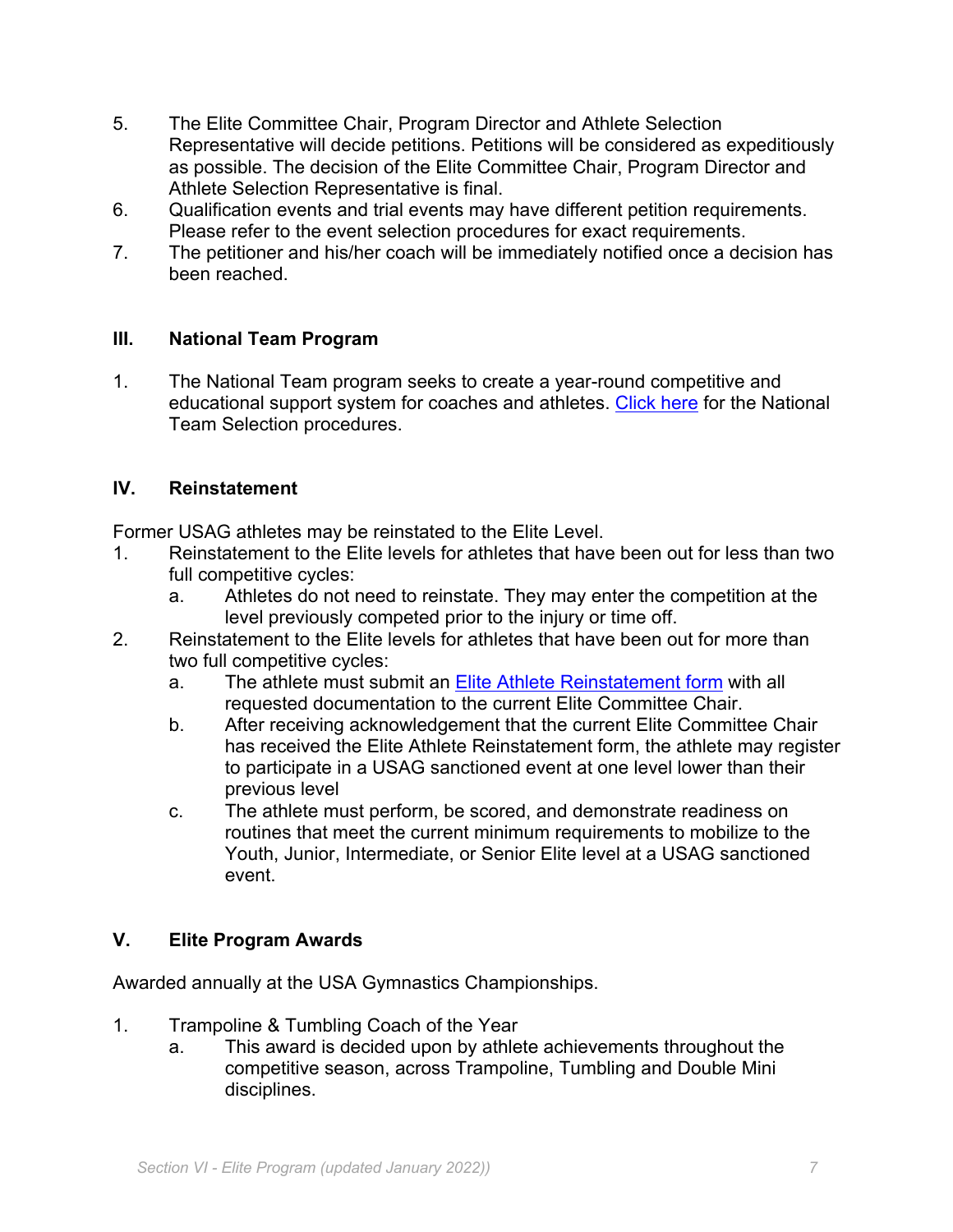- b. This award will be presented at the USA Gymnastics Championships Senior Elite session.
- 2. Milton B. Davis & George Nissen: Trampoline Coach of the Year
	- a. This award is presented to the elite trampoline coach of the year. This award is named in honor of Coach Milton B. Davis & Trampoline Pioneer George Nissen.
	- b. Trampoline Coach of the Year will be decided on by athlete achievements throughout the competitive season.
- 3. James A. Rozanas Tumbling Coach of the Year
	- a. This award is presented to the elite tumbling coach of the year. This award is named in honor of James A. Rozanas, whose outstanding principles of competition, good sportsmanship and high morals set the standard and expectation of excellence for the tumbling community.
	- b. Tumbling Coach of the Year will be decided on by athlete achievements throughout the competitive season.
- 4. Bob Bollinger Double Mini Coach of the Year
	- a. The award is presented to the Double Mini Coach of the year. This award is named in honor of Bob Bollinger, whose career was defined by performance and demeanor of outstanding principles.
	- b. Double Mini Coach of the Year will be decided on by athlete achievements throughout the competitive season.
- 5. Trampoline Athlete of the Year
	- a. Trampoline Athlete of the Year will be decided on by athlete achievements throughout the competitive season.
	- b. This award will be presented at the USA Gymnastics Championships Senior Elite Session.
- 6. Tumbling Athlete of the Year
	- a. Tumbling Athlete of the Year will be decided on by athlete achievements throughout the competitive season.
	- b. This award will be presented at the USA Gymnastics Championships Senior Elite Session.
- 7. Double Mini Athlete of the Year
	- a. Double Mini Athlete of the Year will be decided on by athlete achievements throughout the competitive season.
	- b. This award will be presented at the USA Gymnastics Championships Senior Elite Session.
- 8. Star Service Award
	- a. This award is given annually by the USA Gymnastics Trampoline & Tumbling Program Committee
	- b. It is given in recognition to the individual whose selfless dedication to the sport and community of Trampoline & Tumbling creates the environment of growth and excellence. His or her service and stewardship exemplifies the volunteerism that is indispensable to the USAG Trampoline & Tumbling membership.
	- c. This is awarded at the USA Gymnastics Championships or the Stars and Stripes Championships; whichever is most appropriate for the individual named.